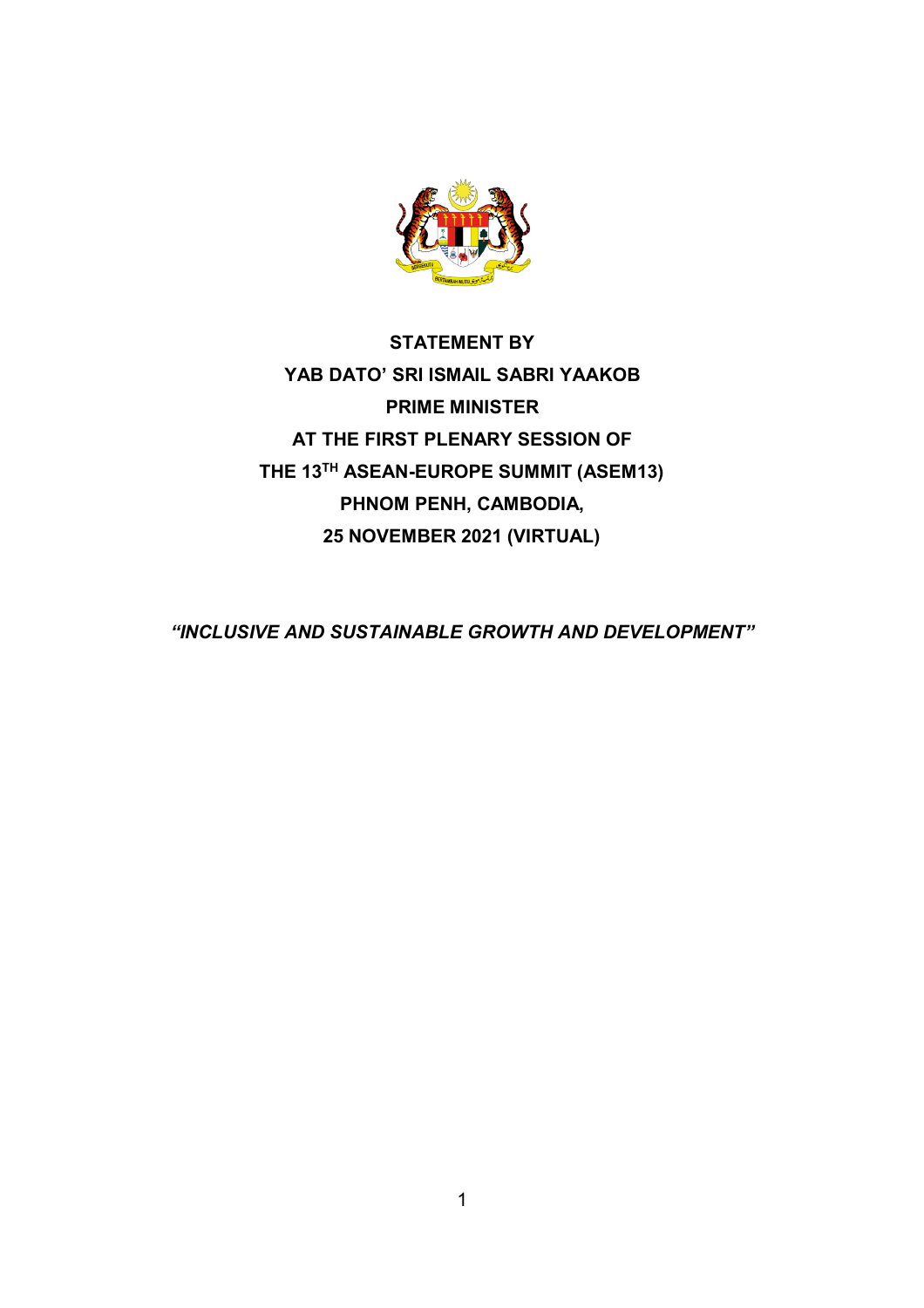**Mr. Chairman,**

**Excellencies, Ladies and Gentlemen,**

# **Introduction**

- **1. Let me congratulate you, Prime Minister Hun Sen and the Government of Cambodia, for successfully hosting the Summit.**
- **2. I would like to congratulate the ASEM Family on reaching the milestone of 25 years of partnership, understanding and cooperation.**
- **3. Allow me also to commend Vietnam for successfully hosting the High-Level Dialogue in June 2021 to commemorate ASEM's 25th Anniversary.**
- **4. Malaysia welcomes this session's theme as it focuses on the importance of multilateralism and how ASEM Partners could find convergence to tackle pressing global challenges facing our two continents.**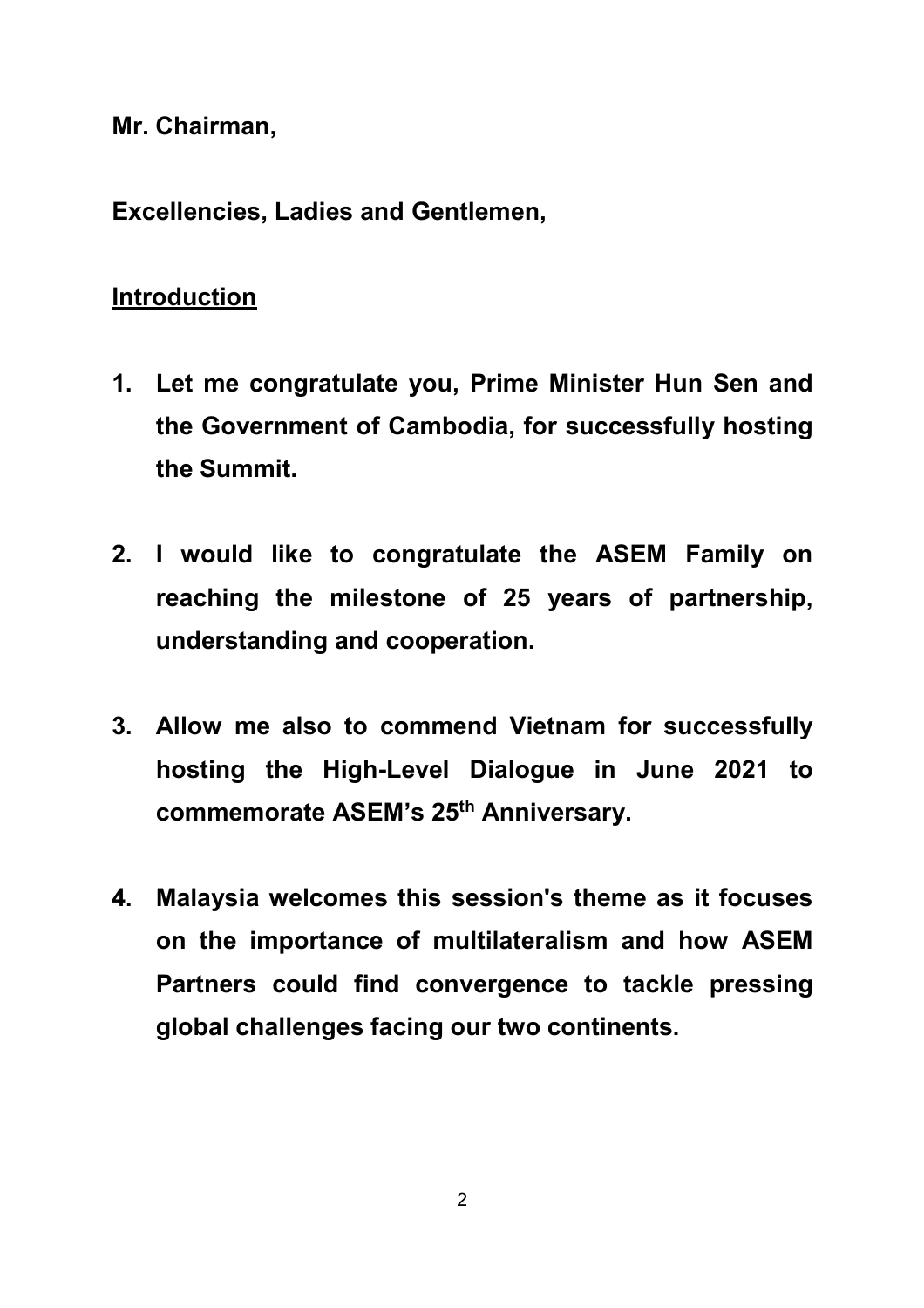#### **Mr. Chairman,**

## **COVID-19 Pandemic and Health Diplomacy**

- **5. The pandemic health threats have altered the way we interact with each other. The economy, especially the tourism and service sectors, are among the hardest hit by the pandemic.**
- **6. In this regard, Malaysia supports the essence of the Phnom Penh Statement on the Post-COVID-19 Socio-Economic Recovery.**
- **7. Malaysia hopes that all ASEM Partners will be able to implement and collaborate activities to facilitate the implementation of this Statement.**
- **8. At the national level, Malaysia has launched the National Vaccine Development Roadmap (PPVN) and the Malaysian Genome and Vaccine Institute (MGVI).**
- **9. We aspire to turn Malaysia into a hub for vaccine production.**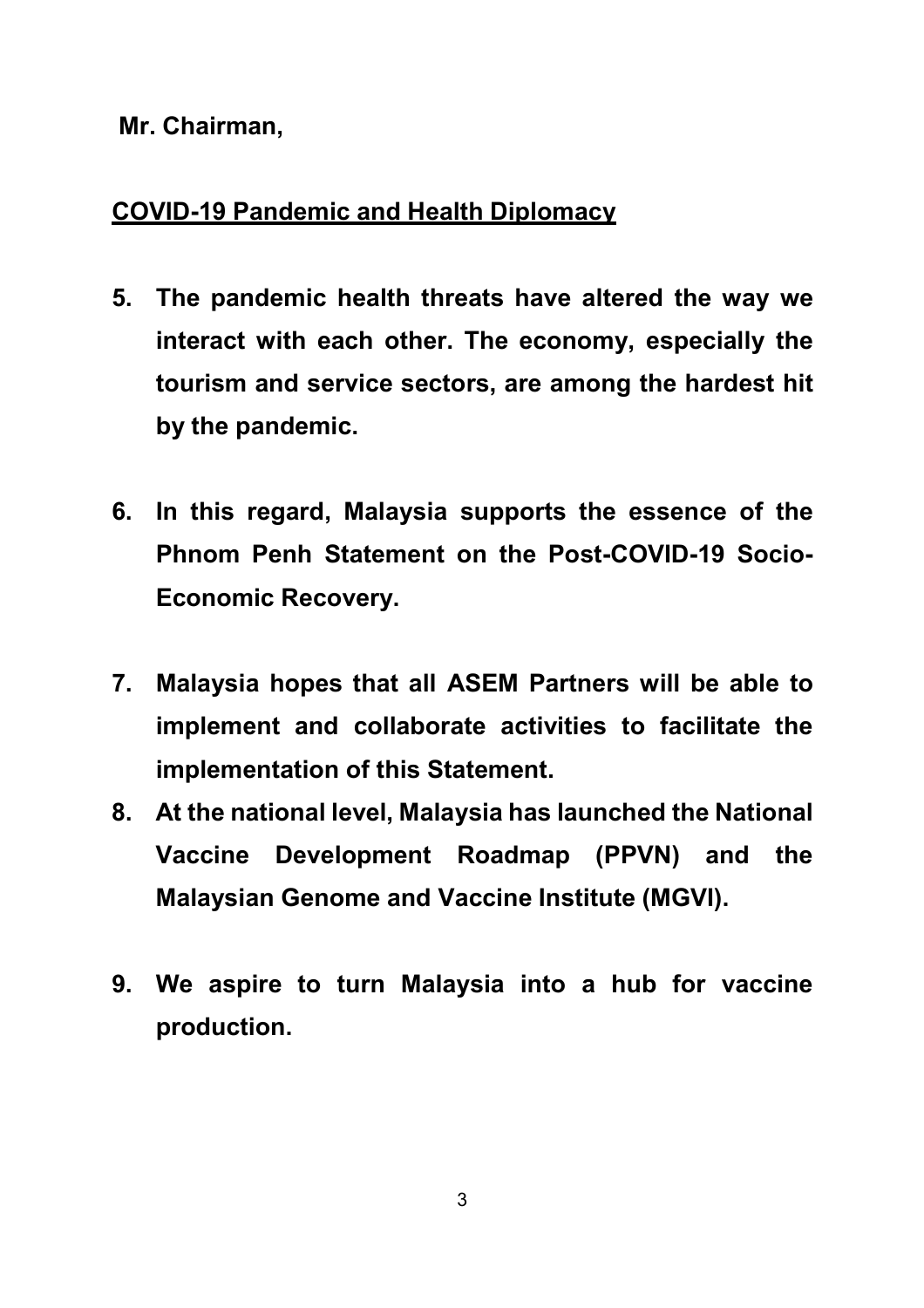- **10. Our sincere goal is to save more lives, particularly those vulnerable to the pandemic and living under challenging circumstances.**
- **11. On the path of socio-economic recovery, Malaysia is currently working with a few ASEM Partners like Singapore and Indonesia to establish the Vaccinated Travel Lane (VTL).**
- **12. We are hopeful that the resumption of movement of people between countries would help boost our economies, resuscitate livelihoods and refresh peopleto-people contact.**
- **Mr. Chairman,**

## **Sustainable Development and Green Growth Policy**

**13. Advancing a green growth agenda is essential to achieve economic empowerment, environmental sustainability and social inclusion.**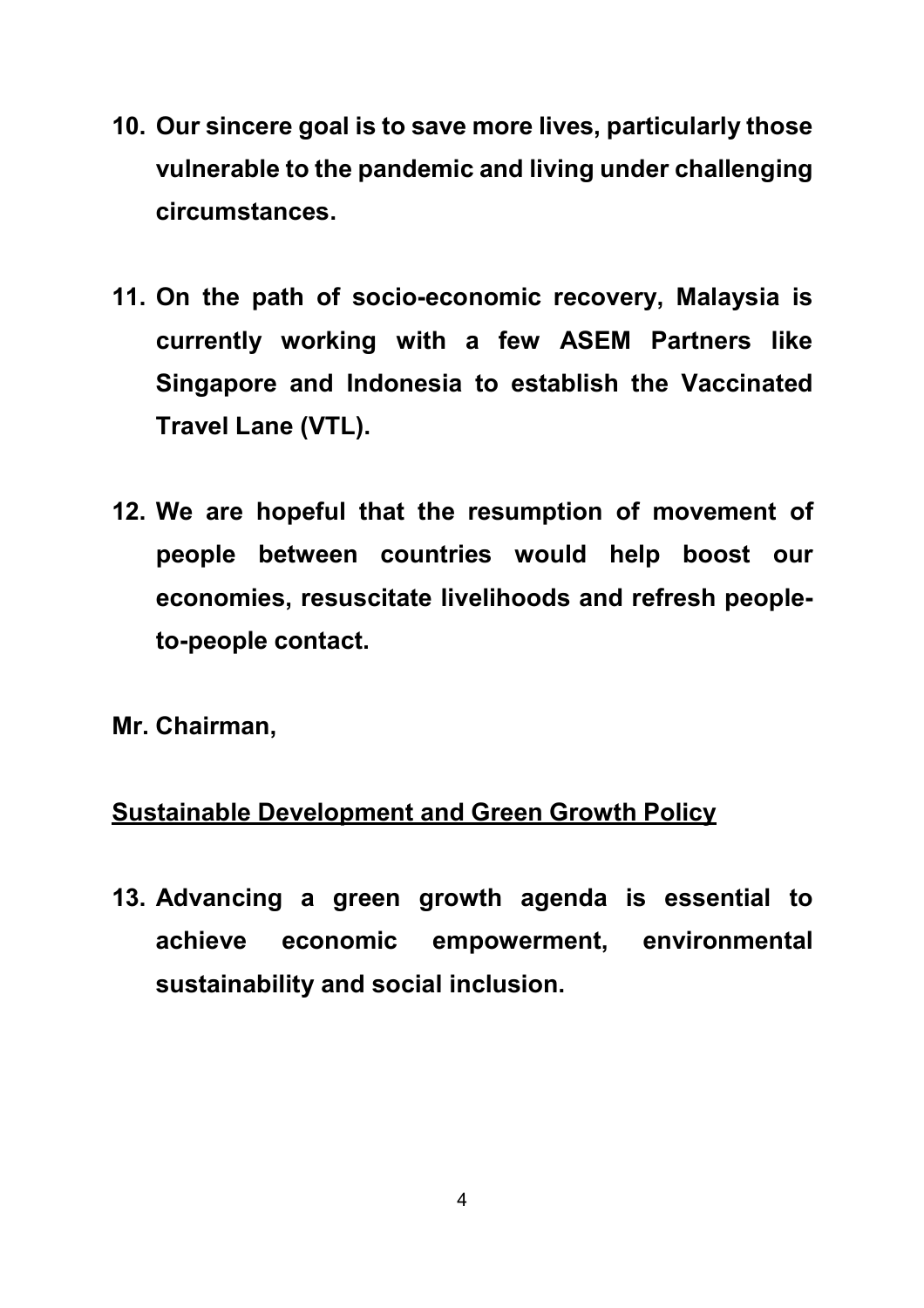- **14. In September, I launched the Twelfth Malaysia's Plan, which practically aligned our national development priorities to the SDGs of the 2030 Agenda. We adopted the whole-of-nation approach in the implementation of the SDGs.**
- **15. With the focus of "leaving no one behind", localising the SDGs initiatives will have to be intensified. Enhancing understanding and public awareness are vital in implementing the SDGs at the local level.**
- **16. Thus, mainstreaming sustainability is paramount in ensuring the smooth transition to a greener ecosystem.**
- **17. Recently, my government has announced its commitment to becoming a Net-Zero Greenhouse Gas Emission Nation by 2050, at the earliest.**
- **18. In the pursuit of a green and sustainable environment, governments would still require to execute a pragmatic and precise strategy to eradicate extreme poverty, hunger and inequalities.**

5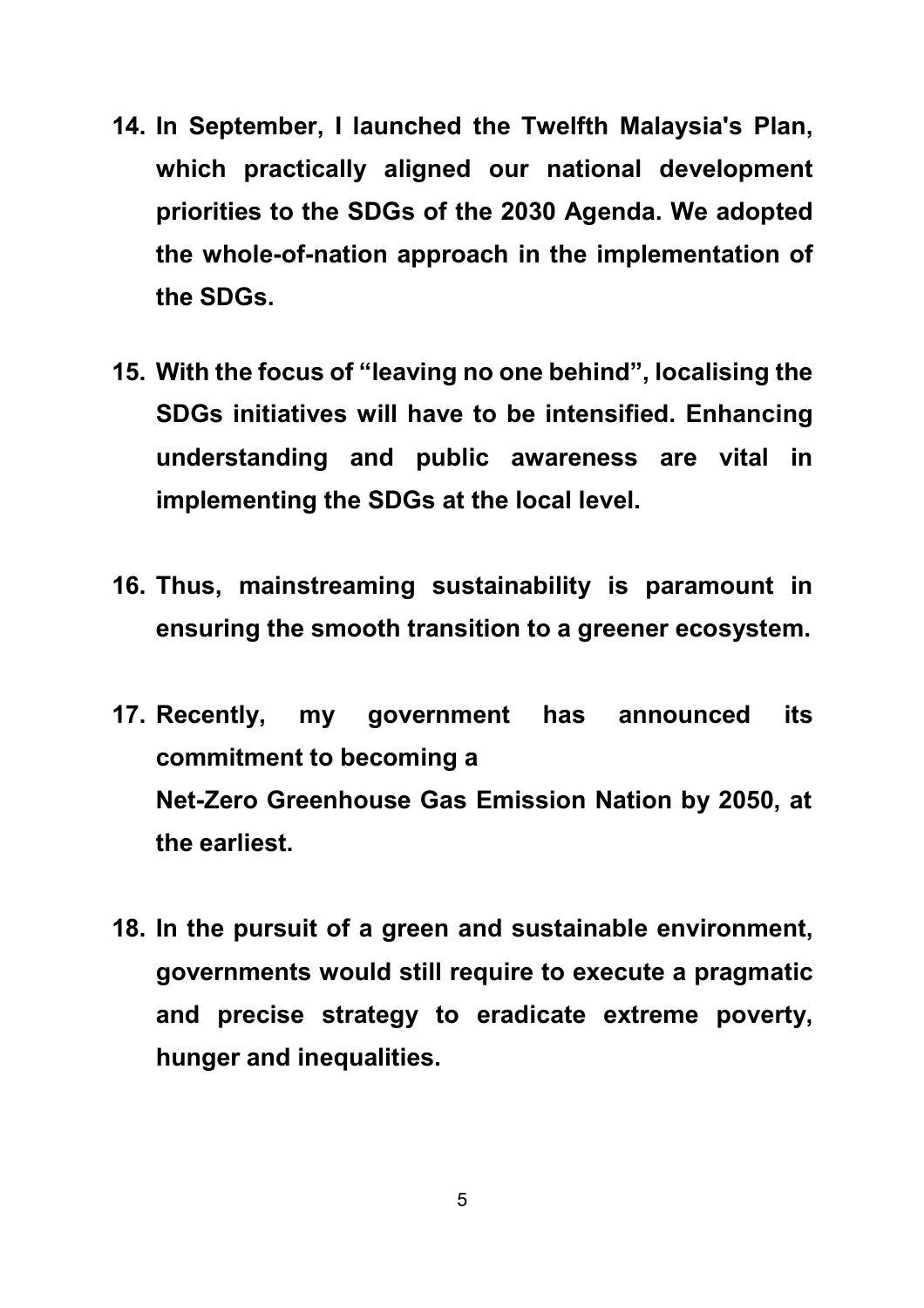**19. Therefore, I hope that developed countries will continue supporting and providing technical assistance and technology transfer to the developing world in green and sustainable programs.**

## **ASEM Connectivity**

- **20. Despite the negative impacts, the COVID-19 pandemic has presented us with opportunities.**
- **21. Evidently, we have all been forced to scale up our resources for digital transformation; as we rebuild our socio-economic sectors such as business, education and healthcare.**
- **22. We need to undertake concrete initiatives to steer ASEM Connectivity closer to its objectives and principles.**
- **23. Let us resume to facilitate and promote people-topeople access and to foster deeper economic ties.**